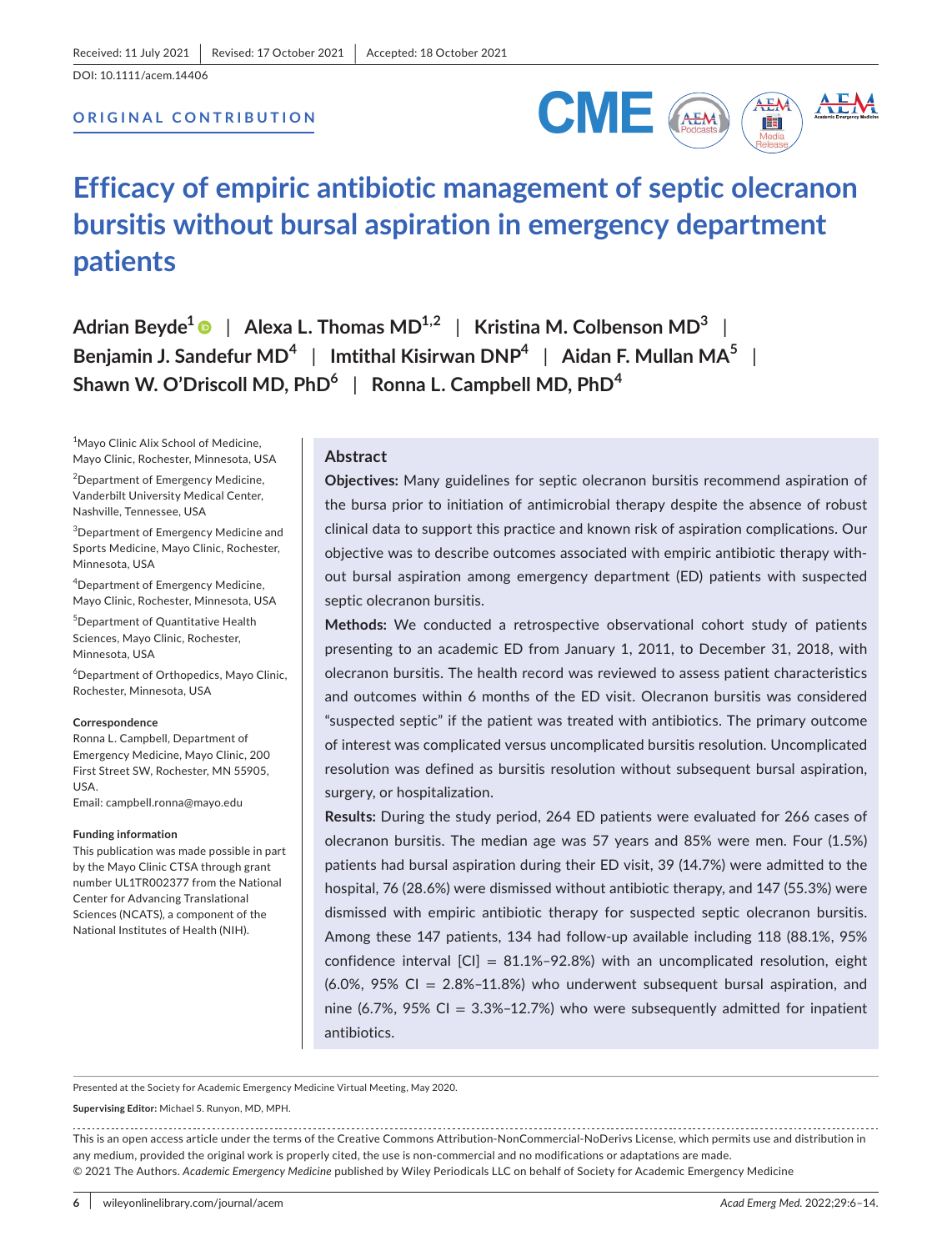**Conclusions:** Eighty-eight percent of ED patients with suspected septic olecranon bursitis treated with empiric antibiotics without aspiration had resolution without need for subsequent bursal aspiration, hospitalization, or surgery. Our findings suggest that empiric antibiotics without bursal aspiration may be a reasonable initial approach to ED management of select patients with suspected septic olecranon bursitis.

#### **KEYWORDS**

aspiration, emergency department, management, olecranon bursitis, septic bursitis

## **INTRODUCTION**

Patients with symptomatic olecranon bursitis commonly present to the emergency department (ED) for evaluation. $^1$  Up to 50% of all olecranon bursitis cases in the ED are septic in nature. $^2$  It is important to recognize and appropriately treat these cases to prevent complications including septic arthritis and sepsis. $3$ 

The ED evaluation and diagnosis of septic bursitis is widely variable and often based on anecdotal evidence.<sup>4</sup> Diagnostic aspiration of the olecranon bursa to assess for septic bursitis is commonly recommended and performed $1-3,5,6$  despite the paucity of evidence to support this practice. $^3$  Aspiration may increase the risk for complications including chronic fistula formation, infection, and need for a future bursectomy.2,3,7

There are only limited studies focused on ED evaluation and management of septic bursitis. Additionally, the efficacy of conservative management of suspected septic olecranon bursitis with empiric antibiotic therapy is unknown. The objective of our study was to describe outcomes associated with empiric antibiotic therapy without bursal aspiration among ED patients with suspected septic olecranon bursitis.

# **METHODS**

#### **Study design**

We conducted a retrospective observational cohort study. The study was deemed exempt by the Mayo Clinic institutional review board. The STROBE (Strengthening the Reporting of Observational Studies in Epidemiology) guidelines for reporting observational studies were followed.<sup>8</sup>

## **Study setting and population**

This study was conducted at the ED of Mayo Clinic Hospital–Saint Mary's Campus, Rochester, Minnesota, a quaternary care academic ED that has a volume of approximately 77,000 annual patient visits. Most patients come from Olmsted County and six adjacent counties in southeastern Minnesota. All adult ED patients (age ≥ 18 years) with olecranon bursitis between January 1, 2011, and December 31, 2018, were eligible for inclusion. Patients with an ED diagnosis

containing "olecranon bursitis" or "bursitis," but not "prepatellar bursitis," were identified and the electronic health record (EHR) was manually reviewed to determine whether the patient had olecranon bursitis. All diagnoses associated with the ED visit were assessed for potential inclusion in the study. We considered the olecranon bursitis to be "suspected septic" if the patient was treated with antibiotics. Patients who declined research authorization, had an underlying fracture, or had surgery on the joint within 3 months prior to their presentation were excluded. Follow up was considered to be bursitis related if the provider specifically addressed the bursitis in the visit note. If the patient continued to have documented care in the EMR but the bursitis was not addressed, the visits were reviewed as part of the follow-up period for 6 months but not considered bursitisrelated follow-up. Patients were considered lost to follow-up if they had less than 14 days of follow-up available in the EHR.

## **Study protocol**

All data were abstracted from the EHR using a standardized extraction process. Study data were collected and managed using REDCap (Research Electronic Data Capture, Nashville, TN) electronic data capture tools hosted at Mayo Clinic.<sup>9</sup> ED visits were independently extracted by two medical students (A.B. and A.T.) and an emergency nurse practitioner (I.K.). Extractors were trained on 10 random charts, and coding rules were developed. Abstractors were not blinded to study objectives. Random chart numbers were generated by [www.random.org](http://www.random.org). Coding rules included using the first recorded value for vital signs with more than one measurement; a history of acute trauma was defined as trauma within the past 1 month; fever was defined as a temperature of 38° C or higher; steroid use was defined as present if the patient was taking steroids at the time of the index ED visit; patient-reported fever was defined as present if a patient reported a fever at any point in the illness. Investigators met on numerous occasions with the principal investigator (R.C.) to discuss the abstraction process, ambiguities, and inconsistencies. Inter-rater agreement was assessed for the key variables including aspiration of the bursa in the ED, subsequent hospitalization, need for subsequent aspiration of the bursa, development of complications from initial bursal aspiration, complications from antibiotic use, and need for surgical procedure. New extraction guidelines were developed as needed to ensure consistency and accuracy. Repeated rounds of extraction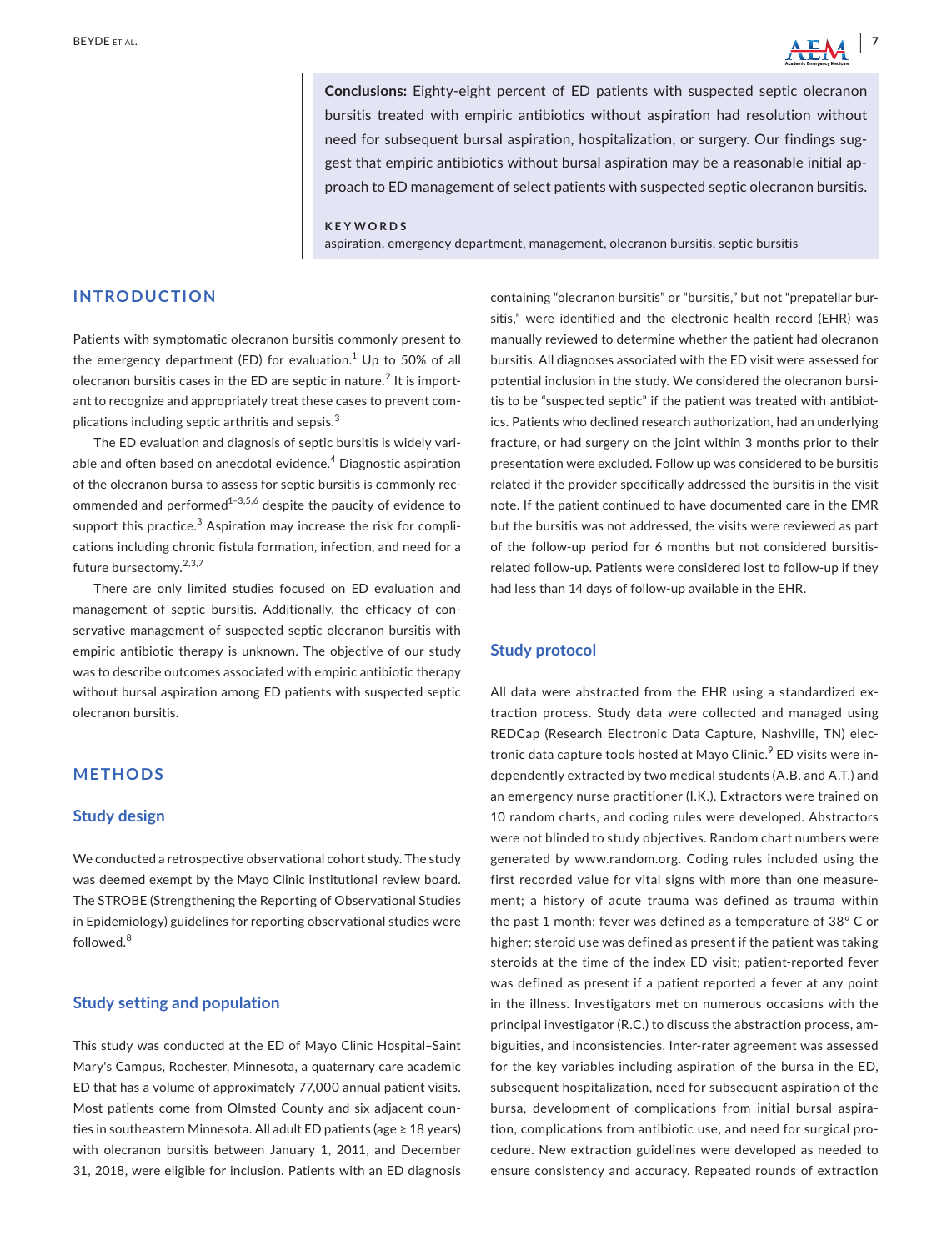

and assessment were performed until there was near perfect agreement for all key variables. Approximately 20% of charts were extracted in triplicate during the training and assessment process. All charts with a bursal aspiration in the ED or following the ED visit were also reviewed by the principal investigator to ensure accuracy.

## **Measures**

Demographic data, presenting symptoms, comorbidities (history of diabetes, rheumatoid arthritis, gout, human immunodeficiency virus, immunocompromised, steroid use, or other immunocompromised states at the time of the ED visit), ED evaluation and management, outpatient management, and complications within 6 months of the initial ED visit were collected. Complications from antibiotic management including anaphylaxis, allergic reaction, *Clostridioides difficile* colitis, any clinically significant diarrhea, or other clinically significant complications that were recorded. An uncomplicated resolution was defined as resolution of bursitis without need for subsequent aspiration of the bursa, surgery, or hospitalization.

## **Data analysis**

Continuous features were summarized with medians, interquartile ranges (IQRs), and ranges; categorical features were summarized with frequency counts and percentages. Patient characteristics, ED management, and outcomes were compared using Kruskal-Wallis, chi-square, and Fisher's exact tests based on the type and distribution of the feature under study. Confidence intervals (CIs) for key frequency counts were computed using an asymptotic binomial approximation. Statistical analyses were performed using R version 3.6.2 (R Foundation for Statistical Computing, Vienna, Austria). All tests were two-sided and p-values < 0.05 were considered statistically significant. p-values were not adjusted based on multiple comparisons.

## **RESULTS**

## **Participant identification**

A total of 458 ED patient visits between January 1, 2011, and December 31, 2018, had a diagnosis of olecranon or nonprepatellar bursitis. After exclusion criteria were applied, a total of 266 ED visits from 264 distinct patients with olecranon bursitis were included. A detailed flowchart of patient enrollment and outcomes is shown in Figure 1. Among the 266 patient visits, medical doctors were the providers for 227 (85.3%) of the visits, and the remaining visits were covered by advanced practice providers. There were 67 total providers included in our study.

## **Descriptive data**

The median (IQR) patient age of the cohort was 57 (42–69) years and 85% were male (Table 1). Swelling (94%), erythema (77%), and pain (85%) were the most common presenting symptoms. A total of 39 (15%) patients were taking steroids at the time of their ED visit and 37 (14%) had diabetes. Twenty-four (9.0%) patients were lost to follow-up, of which 20 (83%) were males with a median (IQR) age of 51.5 (40–65) years. A total of 229 (86%) had at least 3 months of follow-up in the EMR and 220 (83%) had at least 6 months of follow-up.

## **ED diagnostic evaluation and disposition**

Diagnostic evaluation included a white blood cell count in 123 (46%) patients, a sedimentation rate in 91 (34%), a C-reactive protein (CRP) in 97 (36%), and an X-ray in 161 (61%; Table 1). The orthopedic service was consulted in 69 (26%) of cases.

Overall, among the 266 patients with olecranon bursitis, four (1.5%) patients underwent aspiration of the olecranon bursa during their ED visit. Of the 262 patients who were not aspirated in the ED, 39 (15%) were admitted to the hospital from the ED, 76 (29%) were dismissed from the ED without antibiotic therapy, and 147 (56%) were dismissed from the ED with antibiotic therapy for suspected septic olecranon bursitis (Figure 1). Two patients underwent arthrocentesis to assess for septic arthritis in the ED. Both were negative.

# **Comparison of patient characteristics based on ED disposition**

When patients were compared based on ED disposition, we found that the median (IQR) CRP was highest in patients admitted to the hospital (50 [22–89] µg/dL) and the lowest in patients dismissed without antibiotics (11 [5–61] mg/dL; Table 1). However, there was no significant difference between the median sedimentation rate or median white blood cell count based on disposition. Patients who were initially admitted to the hospital at the time of the index ED visit were the most likely to have reported a fever (23%), have associated cellulitis (44%), and have an orthopedics consult in the ED (74%). Among patients who were dismissed to home without antibiotics, none reported a fever or had a documented fever in the ED. In addition, patients dismissed without antibiotics had the lowest rates of erythema (37%), warmth (25%), and tenderness (42%).

## **Post-ED bursitis management and outcomes**

Among the four (1.5%) patients who underwent bursal aspiration in the ED, one patient was lost to follow-up (Table 2). This patient's aspiration culture grew methicillin-sensitive *Staphylococcus aureus*. Of the remaining three patients, one aspiration culture grew methicillinresistant *S. aureus*, one grew group C *Streptococcus*, and one did not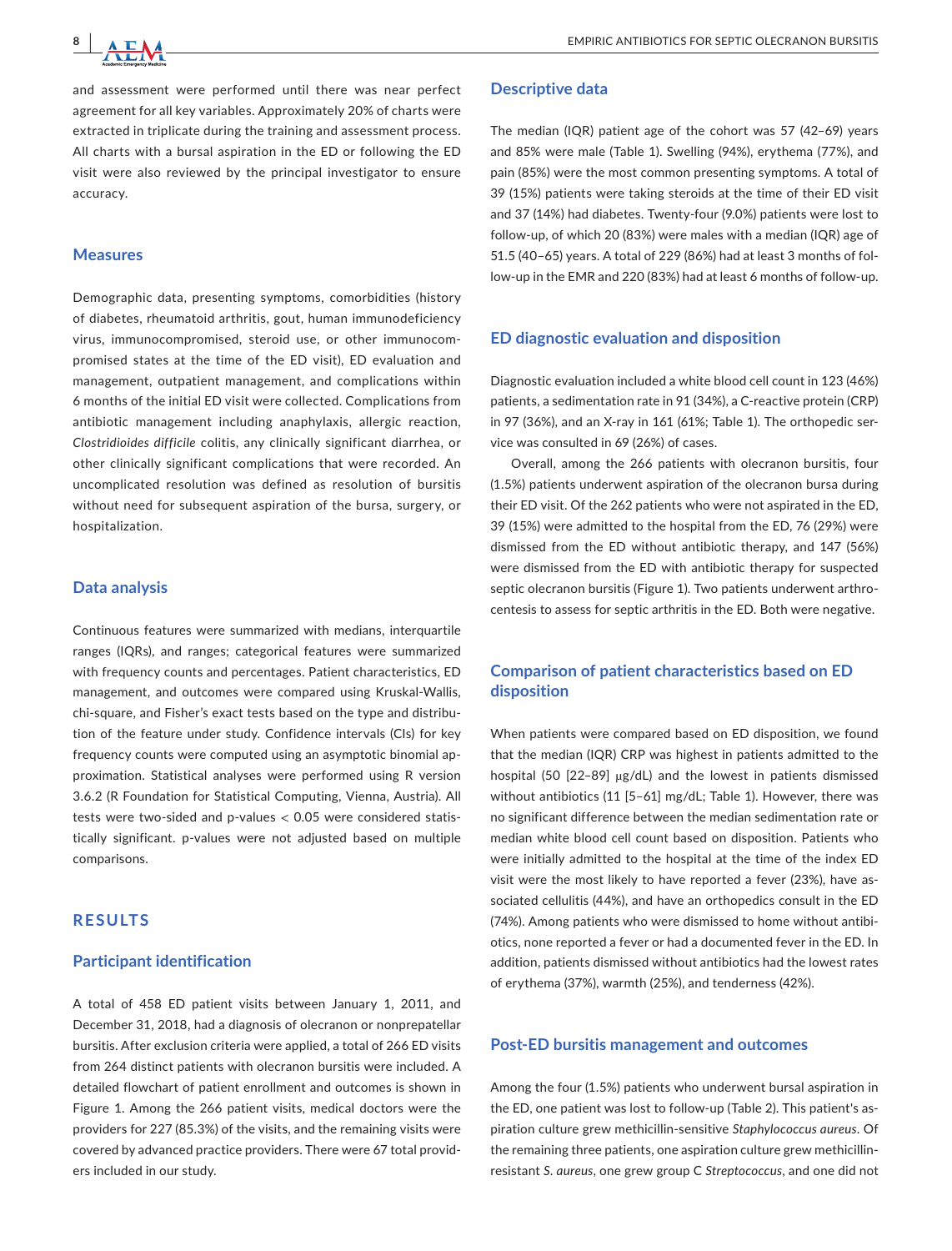

FIGURE 1 Patient enrollment and outcomes.<sup>1</sup>One patient had both a subsequent bursal aspiration and subsequent hospitalization for parenteral antibiotics. MRSA, methicillin-resistant *Staphylococcus aureus;* MSSA, methicillin-sensitive *Staphylococcus aureus*

show microbial growth or crystals. There were no known complications from the bursal aspirations including future bursectomy or chronic fistula formation.

A total of 147 (55%) patients were dismissed home from the ED on empiric antibiotic therapy, including 48 (33%) with coverage for methicillin-resistant *S. aureus* (Table 1). Among the 147 patients, 13 (8.8%) were lost to follow-up. Among the 134 patients with follow-up available,  $118(88.1\%, 95\% \text{ Cl} = 81.1\% - 92.8\%)$  had an uncomplicated resolution and none required subsequent bursa surgery (Figure 1, Table 2). Eight (6.0%, 95% CI =  $2.8\%$ -11.8%) patients underwent a bursal aspiration after their ED visit. Of these eight patients, two had confirmed septic bursitis, one had inadequate fluid volume for analysis thought to be due to improvement on the antibiotics, and five had findings consistent with nonseptic bursitis. Nine (6.7%, 95% CI = 3.3%–12.7%) of the 134 patients had a subsequent hospital stay related to their septic bursitis. Among these patients, three (33%) had initially been dismissed from the ED with coverage for methicillinresistant *S. aureus* (MRSA). The median (IQR) time between the index ED visit and subsequent hospitalization was 2 (1–2) days. All of the

patients with subsequent hospital stays received inpatient parenteral antibiotics with subsequent full resolution of the bursitis and none underwent bursal aspiration. Twenty-three (17.2%, 95% CI = 11.4%–25.9%) patients who were dismissed from the ED on antibiotics had a subsequent bursitis-related ED visit. Among these patients, five (21%) had initially been dismissed from the ED with coverage for MRSA. The median (IQR) time between the initial and subsequent ED visits was 2 (1–3) days. Known antibiotic complications were limited to a single patient who reported an allergic rash. If all patients who were lost to follow-up were assumed to have had a complicated resolution, 118/147 (80.3%, 95% CI = 72.7%–86.2%) would have had an uncomplicated resolution.

Among the 76 (29%) patients who were dismissed from the ED without antibiotics, nine (12%) were lost to follow-up. Among the 67 patients with follow-up available, 65 (97%, 95% CI = 89%–99%) had resolution without any antibiotics, and 61 (91%, 95% CI = 81%–96%) had an uncomplicated resolution (i.e., did not require subsequent aspiration, hospitalization, or surgery; Figure 1, Table 2). One (1%, 95% CI = 0%–9%) patient underwent a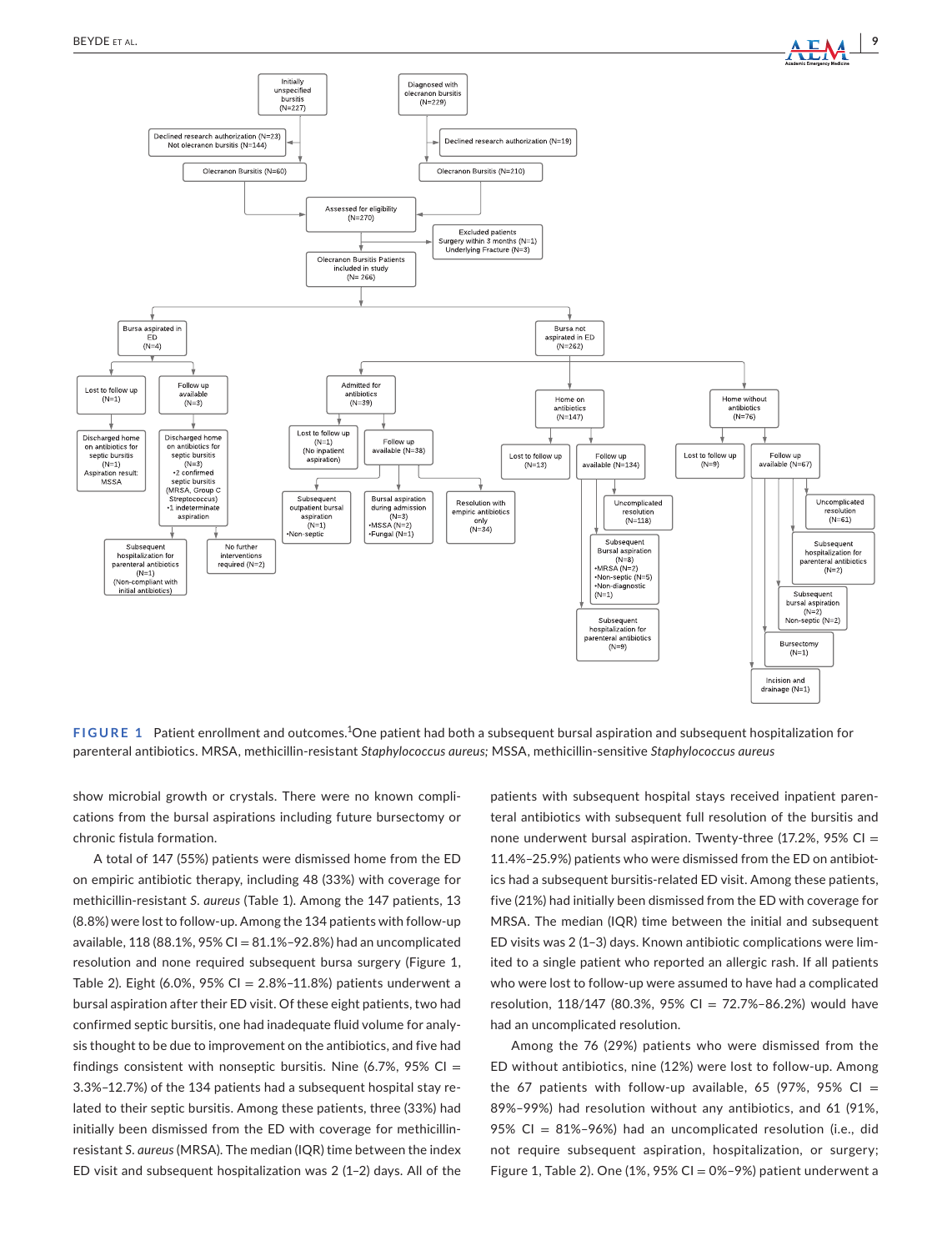

**TABLE 1** Olecranon bursitis patient and ED management based on ED bursal aspiration and ED disposition

|                                            | Patients, No. (%) <sup>a</sup>             |                           |                                                    |                                                      |                                    |                      |  |
|--------------------------------------------|--------------------------------------------|---------------------------|----------------------------------------------------|------------------------------------------------------|------------------------------------|----------------------|--|
| Characteristic                             | <b>ED bursal</b><br>aspiration ( $n = 4$ ) | Admitted<br>$(n = 39)$    | <b>Dismissed with</b><br>antibiotics ( $n = 147$ ) | <b>Dismissed without</b><br>antibiotics ( $n = 76$ ) | <b>All patients</b><br>$(N = 266)$ | p value <sup>e</sup> |  |
| Age (years), median (IQR)                  | 45 (39-52)                                 | 54 (42-61)                | 58 (45-70)                                         | 59 (47-69)                                           | 57 (42-69)                         | 0.583                |  |
| Sex                                        |                                            |                           |                                                    |                                                      |                                    | 0.041                |  |
| Female                                     | 0(0)                                       | 11 (28)                   | 21(14)                                             | 7(9)                                                 | 39 (14.6)                          |                      |  |
| Male                                       | 4(100)                                     | 28 (72)                   | 126 (86)                                           | 69 (91)                                              | 227 (85.3)                         |                      |  |
| Race                                       |                                            |                           |                                                    |                                                      |                                    | 0.503                |  |
| White                                      | 4(100)                                     | 35 (90)                   | 138 (94)                                           | 69 (91)                                              | 246 (92.8)                         |                      |  |
| <b>Black</b>                               | O(0)                                       | 3(8)                      | 3(2)                                               | 1(1)                                                 | 7(2.6)                             |                      |  |
| Asian                                      | O(0)                                       | O(0)                      | 1(1)                                               | 1(1)                                                 | 2(0.7)                             |                      |  |
| Other                                      | 0(0)                                       | 1(3)                      | 5(3)                                               | 5(7)                                                 | 11(4.1)                            |                      |  |
| ED presentation                            |                                            |                           |                                                    |                                                      |                                    |                      |  |
| Reported fever                             | 2(50)                                      | 9(23)                     | 17(12)                                             | O(0)                                                 | 28 (10.4)                          | < 0.001              |  |
| Fever in ED                                | 0(0)                                       | 2(5)                      | 2(1)                                               | 0(0)                                                 | 4(1.5)                             | 0.144                |  |
| Erythema                                   | 4(100)                                     | 39 (100)                  | 133 (91)                                           | 28 (37)                                              | 204 (77.0)                         | < 0.001              |  |
| <b>Cellulitis</b>                          | 0(0)                                       | 17(44)                    | 36(24)                                             | 4(5)                                                 | 57(21.4)                           | < 0.001              |  |
| Warmth                                     | 3(75)                                      | 30(77)                    | 97 (66)                                            | 19 (25)                                              | 149 (56.0)                         | < 0.001              |  |
| Swelling                                   | 4(100)                                     | 37 (95)                   | 142 (97)                                           | 67 (88)                                              | 250 (94.0)                         | 0.070                |  |
| Abrasion/wound                             | 1(25)                                      | 9(23)                     | 49 (33)                                            | 7(9)                                                 | 66 (24.8)                          | < 0.001              |  |
| Tenderness                                 | 3(75)                                      | 28 (72)                   | 100 (68)                                           | 32 (42)                                              | 163(61.3)                          | 0.002                |  |
| Pain                                       | 4(100)                                     | 36(92)                    | 126 (86)                                           | 59 (78)                                              | 225 (84.6)                         | 0.159                |  |
| Comorbid conditions                        |                                            |                           |                                                    |                                                      |                                    |                      |  |
| Steroids                                   | 1(25)                                      | 5(13)                     | 22(15)                                             | 11 (14)                                              | 39 (14.6)                          | 0.677                |  |
| <b>HIV</b>                                 | 0(0)                                       | 0(0)                      | 1(1)                                               | O(0)                                                 | 1(0.4)                             | >0.99                |  |
| Gout                                       | 0(0)                                       | 4(10)                     | 9(6)                                               | 9(12)                                                | 22(8.2)                            | 0.420                |  |
| Arthritis                                  | O(0)                                       | 2(5)                      | 2(1)                                               | O(0)                                                 | 4(1.5)                             | 0.136                |  |
| History of MRSA                            | 0(0)                                       | 2(5)                      | 4(3)                                               | 1(1)                                                 | 7(2.6)                             | 0.474                |  |
| <b>Diabetes</b>                            | 0(0)                                       | 7(18)                     | 17 (12)                                            | 13 (17)                                              | 37(13.8)                           | 0.502                |  |
| Other immunocompromised                    | 0(0)                                       | 3(8)                      | 2(1)                                               | 1(1)                                                 | 6(2.2)                             | 0.172                |  |
| Imaging/laboratory values                  |                                            |                           |                                                    |                                                      |                                    |                      |  |
| Radiograph                                 | 2(50)                                      | 31 (80)                   | 88 (60)                                            | 40 (53)                                              | 161 (60.5)                         | 0.030                |  |
| Ultrasound                                 | 2(50)                                      | 2(5)                      | 10(7)                                              | 1(1)                                                 | 15(5.6)                            | 0.007                |  |
| $WBCs^b$ (cells/mm <sup>3</sup> )          | $10(9-11)$<br>$[N = 2]$                    | $10(7-12)$<br>$[N = 38]$  | $10(8-12)$<br>$[N = 70]$                           | $9(8-10)$<br>$[N = 13]$                              | $10(8-12)$<br>$[N = 123]$          | 0.739                |  |
| $CRPb$ (µg/dL)                             | $\overline{\phantom{0}}$<br>$[N = 0]$      | 50 (22-89)<br>$[N = 36]$  | $32(14-50)$<br>$[N = 53]$                          | $11(5-61)$<br>$[N = 8]$                              | 36 (14 - 62)<br>$[N = 97]$         | 0.006                |  |
| $ESRb$ (mm/h)                              | $\qquad \qquad -$<br>$[N=0]$               | $19(10-41)$<br>$[N = 32]$ | $11(6-24)$<br>$[N = 52]$                           | $12(7-41)$<br>$[N = 7]$                              | $14(7-31)$<br>$[N = 91]$           | 0.112                |  |
| ED orthopedic consult                      | 0(0)                                       | 29 (74)                   | 36 (25)                                            | 4(5)                                                 | 69 (25.9)                          | < 0.001              |  |
| Antibiotics prescribed at dismissal        | 4(100)                                     | 32 (82)                   | 147 (100)                                          | O(0)                                                 | 183 (68.8)                         |                      |  |
| Cephalosporin (first/second<br>generation) | 0(0)                                       | 10(26)                    | 75 (51)                                            | O(0)                                                 | 85 (32.0)                          |                      |  |
| Cephalosporin (third generation)           | O(0)                                       | 4(10)                     | 1(1)                                               | O(0)                                                 | 5(1.9)                             |                      |  |
| Penicillin                                 | 2(50)                                      | 1(3)                      | 21(14)                                             | 0(0)                                                 | 23(8.6)                            |                      |  |
| Clindamycin                                | 1(25)                                      | 0(0)                      | 11(7)                                              | O(0)                                                 | 12(4.5)                            |                      |  |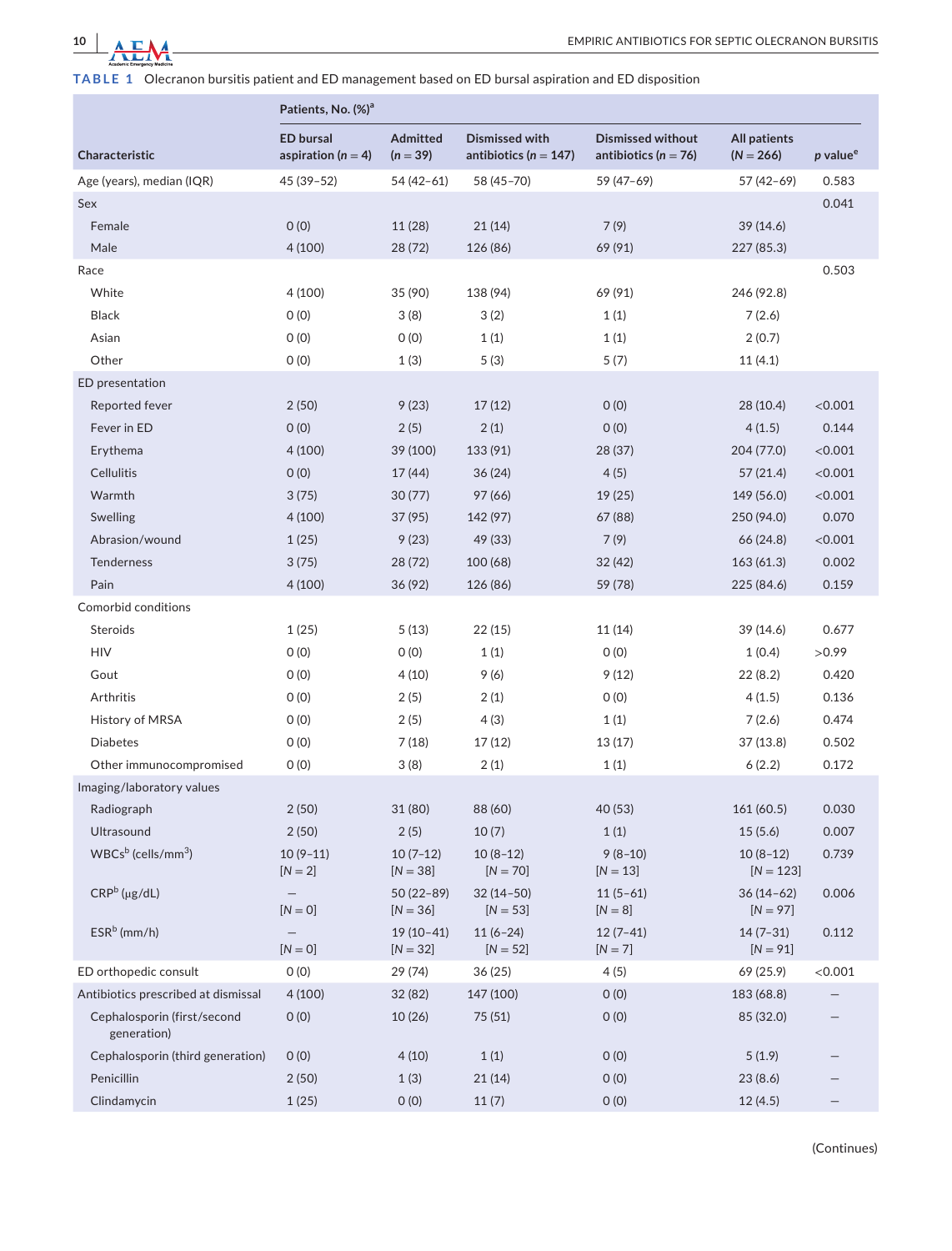## **TABLE 1** (Continued)

|                                                   | Patients, No. (%) <sup>a</sup>             |                        |                                                    |                                                      |                                    |                      |  |
|---------------------------------------------------|--------------------------------------------|------------------------|----------------------------------------------------|------------------------------------------------------|------------------------------------|----------------------|--|
| Characteristic                                    | <b>ED bursal</b><br>aspiration ( $n = 4$ ) | Admitted<br>$(n = 39)$ | <b>Dismissed with</b><br>antibiotics ( $n = 147$ ) | <b>Dismissed without</b><br>antibiotics ( $n = 76$ ) | <b>All patients</b><br>$(N = 266)$ | p value <sup>e</sup> |  |
| Trimethoprim/sulfamethoxazole                     | 1(25)                                      | 5(13)                  | 11(7)                                              | 0(0)                                                 | 17(6.4)                            |                      |  |
| IV vancomycin                                     | O(0)                                       | 3(8)                   | 2(1)                                               | O(0)                                                 | 5(1.9)                             |                      |  |
| Doxycycline                                       | O(0)                                       | 3(8)                   | 6(4)                                               | O(0)                                                 | 9(3.3)                             |                      |  |
| Other                                             | O(0)                                       | $2(5)^{c}$             | $4(3)^d$                                           | O(0)                                                 | 7(2.6)                             |                      |  |
| Cephalosporin + trimethoprim/<br>sulfamethoxazole | O(0)                                       | 2(5)                   | 10(7)                                              | O(0)                                                 | 12(4.5)                            |                      |  |
| Cephalosporin + doxycycline                       | O(0)                                       | 1(3)                   | 2(1)                                               | O(0)                                                 | 3(1.1)                             |                      |  |
| Penicillin + trimethoprim/<br>sulfamethoxazole    | O(0)                                       | 1(3)                   | 3(2)                                               | O(0)                                                 | 4(1.5)                             |                      |  |
| Penicillin + doxycycline                          | O(0)                                       | 0(0)                   | 1(1)                                               | O(0)                                                 | 1(0.4)                             |                      |  |
| Inpatient antibiotics                             |                                            |                        |                                                    |                                                      |                                    |                      |  |
| Cephalosporin (first/second<br>generation)        | O(0)                                       | 1(3)                   | O(0)                                               | O(0)                                                 | 1(0.4)                             |                      |  |
| Trimethoprim/sulfamethoxazole                     | O(0)                                       | 1(3)                   | O(0)                                               | O(0)                                                 | 1(0.4)                             |                      |  |
| Doxycycline                                       | O(0)                                       | 1(3)                   | O(0)                                               | O(0)                                                 | 1(0.4)                             |                      |  |
| IV cefazolin                                      | O(0)                                       | 6(15)                  | O(0)                                               | O(0)                                                 | 6(2.3)                             |                      |  |
| IV trimethoprim/<br>sulfamethoxazole              | O(0)                                       | 1(3)                   | O(0)                                               | O(0)                                                 | 1(0.4)                             |                      |  |
| IV vancomycin                                     | 0(0)                                       | 15 (38)                | O(0)                                               | O(0)                                                 | 15(5.6)                            |                      |  |
| Cephazolin + vancomycin                           | O(0)                                       | 4(10)                  | 0(0)                                               | O(0)                                                 | 4(1.5)                             |                      |  |
| Ceftriaxone + vancomycin                          | 0(0)                                       | 3(8)                   | 0(0)                                               | O(0)                                                 | 3(1.1)                             |                      |  |
| Vancomvcin $+$ other                              | O(0)                                       | 5(13)                  | O(0)                                               | O(0)                                                 | 5(1.9)                             |                      |  |
| Lost to follow-up                                 | 1(25)                                      | 1(3)                   | 13(9)                                              | 9(12)                                                | 24(9.0)                            | 0.174                |  |
| At least 6 months of follow-up                    | 3(75)                                      | 34 (87)                | 122 (83)                                           | 61 (80)                                              | 220 (82.7)                         | 0.792                |  |
| At least 3 months of follow-up                    | 3(75)                                      | 34(87)                 | 128 (87)                                           | 64 (84)                                              | 229 (86.1)                         | 0.851                |  |

*Note:* Data are reported as *n* (%) unless otherwise specified. SI conversion factors: To convert WBC to 10<sup>9</sup> /L multiply by 1. To convert CRP to mg/L multiply by 10.

Abbreviations: CRP, C-reactive protein; ESR, erythrocyte sedimentation rate; HIV, human immunodeficiency virus; IQR, interquartile range; MRSA, methicillin-resistant *Staphylococcus aureus*; WBC, white blood cell count.

<sup>a</sup>Unless otherwise noted.

 $^{\rm b}$ Medians and IQRs are given only for patients with available data, indicated for each entry.

<sup>c</sup>Both patients were dismissed on IV daptomycin.

<sup>d</sup> Two of the four patients were dismissed with MRSA coverage (one IV daptomycin, one minocycline).

e *p*-values are from comparisons between the four disposition groups given in the table using Kruskal-Wallis tests for continuous features and chisquare or Fisher's exact tests for categorical features.

subsequent therapeutic aspiration and one  $(1\%, 95\% \text{ CI} = 0\% - 9\%)$ patient underwent a subsequent diagnostic aspiration that yielded an inadequate sample for analysis and was believed to be nonseptic. One  $(1\%$ , 95% CI = 0%-9%) patient underwent an olecranon bursectomy and partial ostectomy of the olecranon due to recurrent bursitis thought to be secondary to sports-related overuse. One patient had a subsequent arthrocentesis to assess for septic arthritis, which was negative. Two (3%, 95% CI =  $1\%$ -11%) patients had a subsequent hospital stay and received inpatient antibiotics before obtaining a full resolution. Of the patients with a hospital stay, none underwent a bursal aspiration.

Among the 39 (15%) patients who were admitted to the hospital at the time of the index ED visit for inpatient antibiotic therapy, 30 (77%) were treated with antibiotics covering MRSA (Table 1). One patient was lost to follow-up (Figure 1). Among the 38 patients for which follow-up was available, 34 (89%, 95% CI = 74%-97%) had an uncomplicated resolution with only empiric antibiotics. Three (8%) of the 38 patients with follow-up had resolution after aspiration during their admission. Two of the aspiration cultures grew methicillin-sensitive *S. aureus* and one grew *Prototheca wickerhamii*. One (3%) patient among the 38 with follow-up had a subsequent outpatient aspiration which was non-septic. No patients underwent subsequent surgeries or hospital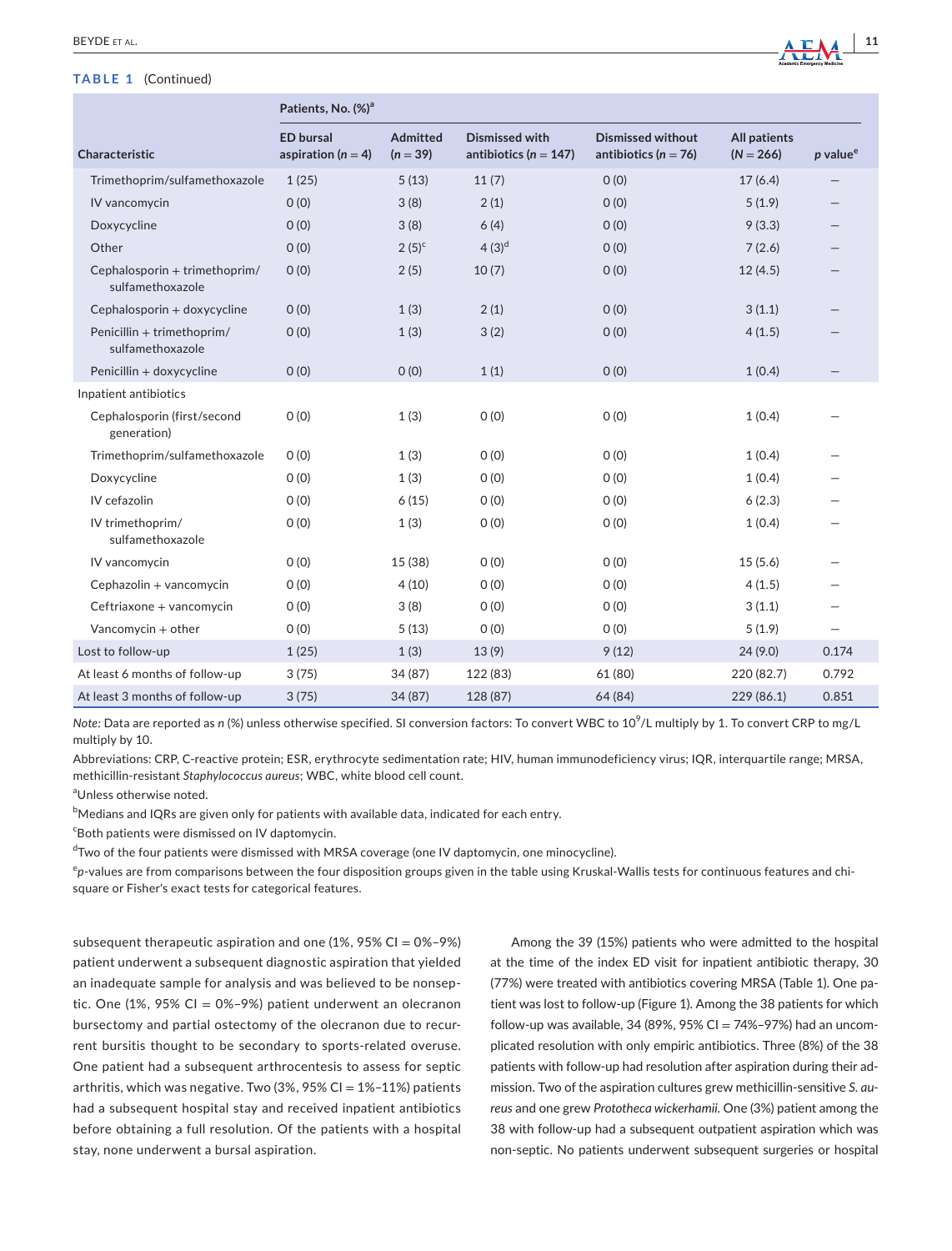

**TABLE 2** Patient outcomes based on ED bursal aspiration and ED disposition among patients with olecranon bursitis for whom follow-up was available

|                                         | Patients <sup>a</sup>                      |                               |                                                    |                                                      |                                    |                         |
|-----------------------------------------|--------------------------------------------|-------------------------------|----------------------------------------------------|------------------------------------------------------|------------------------------------|-------------------------|
| Characteristic                          | <b>ED bursal</b><br>aspiration ( $n = 3$ ) | <b>Admitted</b><br>$(n = 38)$ | <b>Dismissed with</b><br>antibiotics ( $n = 134$ ) | <b>Dismissed without</b><br>antibiotics ( $n = 67$ ) | <b>All patients</b><br>$(N = 242)$ | $p$ -value <sup>d</sup> |
| Uncomplicated resolution                | 2(66)                                      | 34 (89)                       | 118 (88)                                           | 61 (91)                                              | 215 (88.8)                         | 0.496                   |
| Subsequent interventions                |                                            |                               |                                                    |                                                      |                                    |                         |
| Subsequent hospitalization              | 1(25)                                      | O(0)                          | 9(7)                                               | 2(3)                                                 | 12(5.0)                            | 0.053                   |
| <b>Bursal surgery</b>                   | O(0)                                       | O(0)                          | O(0)                                               | 1(1)                                                 | 1(0.4)                             |                         |
| Subsequent bursal aspiration            | O(0)                                       | 4(10)                         | 8(6)                                               | 2(3)                                                 | 14(5.8)                            | 0.411                   |
| Incision and drainage                   | O(0)                                       | O(0)                          | O(0)                                               | 1(1)                                                 | 1(0.4)                             | 0.446                   |
| Non-ED aspiration provider <sup>b</sup> |                                            |                               |                                                    |                                                      |                                    |                         |
| Primary care                            | O(0)                                       | O(0)                          | 3(38)                                              | 2(100)                                               | 5(36)                              |                         |
| Rheumatology                            | O(0)                                       | O(0)                          | 3(38)                                              | O(0)                                                 | 3(21)                              |                         |
| Orthopedics                             | O(0)                                       | 3(75)                         | O(0)                                               | O(0)                                                 | 3(21)                              |                         |
| Other                                   | O(0)                                       | 1(25)                         | 2(25)                                              | O(0)                                                 | 3(21)                              |                         |
| Bursitis-related subsequent visits      | 2(67)                                      | 31(82)                        | 79 (59)                                            | 26 (39)                                              | 139 (57.8)                         | 0.002                   |
| Subsequent visits <sup>c</sup>          |                                            |                               |                                                    |                                                      |                                    |                         |
| Primary care                            | 1(50)                                      | 21 (66)                       | 49 (61)                                            | 19 (73)                                              | 90 (64.3)                          |                         |
| Rheumatology                            | O(0)                                       | O(0)                          | O(0)                                               | 1(4)                                                 | 1(0.7)                             |                         |
| Orthopedics                             | O(0)                                       | 1(3)                          | 3(4)                                               | 2(8)                                                 | 6(4.3)                             |                         |
| Infectious disease                      | O(0)                                       | 6(19)                         | 1(1)                                               | O(0)                                                 | 7(5.0)                             |                         |
| <b>ED</b>                               | 1(50)                                      | 1(3)                          | 23 (29)                                            | 3(12)                                                | 28 (20)                            |                         |
| Other or multiple                       | O(0)                                       | 2(6)                          | 3(4)                                               | 1(4)                                                 | 6(4.3)                             |                         |
| Antibiotic complications                |                                            |                               |                                                    |                                                      |                                    |                         |
| Allergic reaction                       | O(0)                                       | O(0)                          | 1(1)                                               | O(0)                                                 | 1(0.4)                             |                         |
| Anaphylaxis                             | O(0)                                       | O(0)                          | O(0)                                               | O(0)                                                 | O(0)                               |                         |
| C. difficile colitis                    | O(0)                                       | O(0)                          | O(0)                                               | O(0)                                                 | O(0)                               |                         |
| Clinically significant diarrhea         | O(0)                                       | O(0)                          | O(0)                                               | O(0)                                                 | O(0)                               |                         |
| Other                                   | 0(0)                                       | O(0)                          | O(0)                                               | O(0)                                                 | O(0)                               |                         |

*Note:* Data are reported as *n* (%).

<sup>a</sup>Unless otherwise noted.

 $^{\rm b}$ Includes both outpatient and inpatient aspirations. Percentages are given relative to the number of follow-up aspirations.

Percentages are given relative to the number of patients with bursitis-related subsequent visits.

<sup>d</sup>p-values are from comparisons between the four disposition groups given in the table using Fisher's exact tests for categorical features.

stays related to their olecranon bursitis (Table 2). Thirty-one (82%) had a subsequent bursitis-related outpatient follow-up, including one (3%, 95% CI = 0%–15%) who had a subsequent bursitis-related ED visit.

# **DISCUSSION**

We studied the management of ED patients presenting with acute olecranon bursitis and found that among 266 patients included in our study only four (1.5%) underwent bursal aspiration at the time of their initial ED visit. To our knowledge, this represents the largest study of ED patients with olecranon bursitis. Among patients who did not undergo bursal aspiration in the ED and were dismissed home on oral antibiotics for suspected septic olecranon bursitis,

88% had an uncomplicated resolution, 7% were subsequently hospitalized, and 6% subsequently underwent bursal aspiration, including two patients with confirmation of septic bursitis and five patients with septic bursitis ruled out. In addition, among patients admitted for suspected septic bursitis, 89% did not undergo bursal aspiration at any point and all of these patients had an uncomplicated resolution on antibiotics. Among patients dismissed without antibiotics, only two patients (3%) required subsequent hospitalization for parenteral antibiotics for a possible, although unconfirmed, septic bursitis. None of the patients in our cohort with confirmed or suspected septic bursitis went on to develop a chronic wound or require operative management. Taken together, these findings suggest that empiric antibiotic administration for suspected septic bursitis without bursal aspiration may be an appropriate first-line management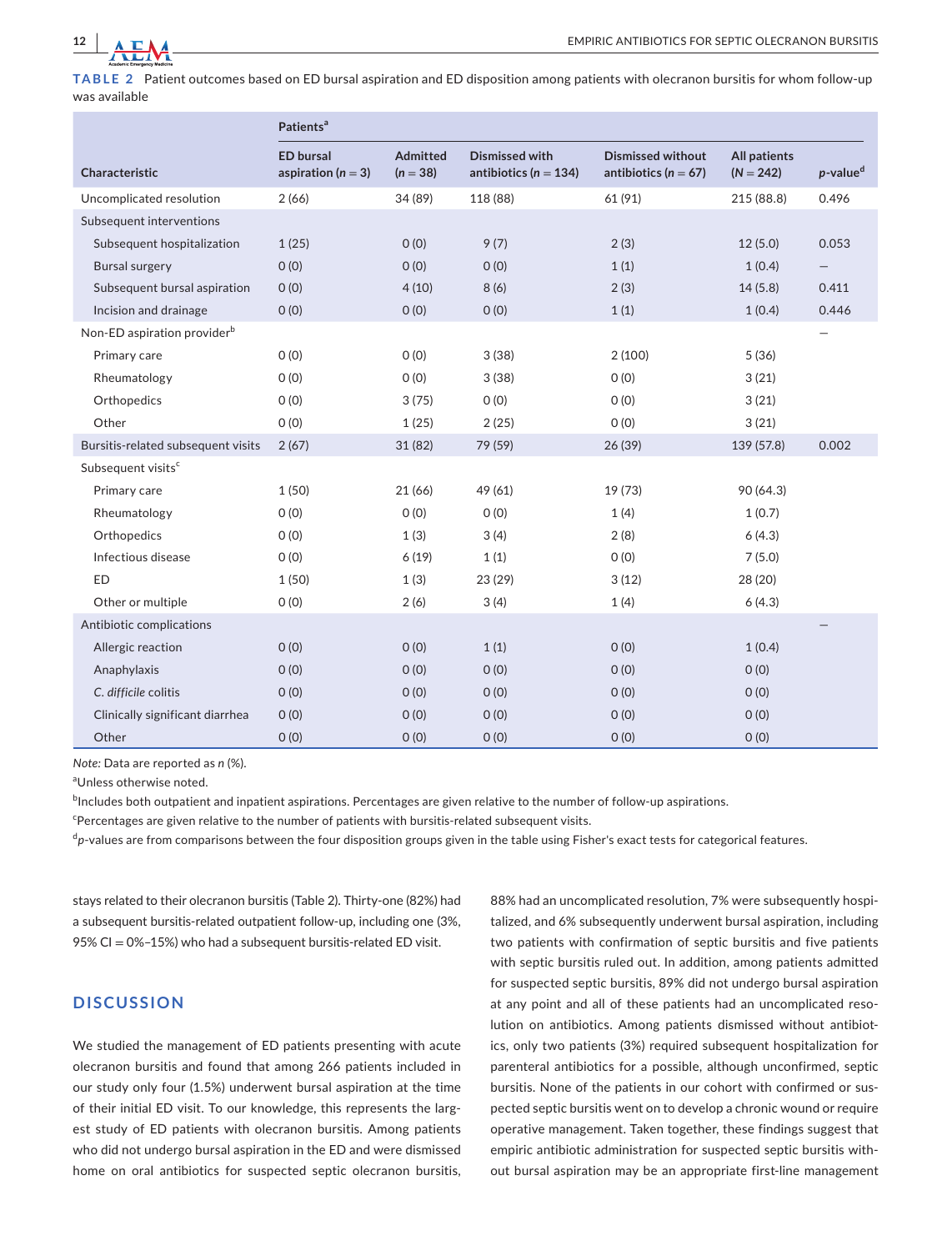strategy among select ED patients with suspected septic olecranon bursitis who are reliable, understand return precautions, and are at low risk of antibiotic complications and treatment failure.

While it is known that physical examination is not reliable for establishing the diagnosis of septic versus nonseptic bursitis, $5$  it has not been established if bursal aspiration is necessary for definitive diagnosis or if empiric antibiotic administration is a reasonable initial approach for management of suspected septic olecranon bursitis at the time of ED evaluation.<sup>5</sup> Many guidelines advocate for bursal aspiration if there is suspicion of septic bursitis. $1-3,5,6$ However, aspiration of the bursa has been shown to lead to potential complications including fistula formation, infection, and future bursectomies.<sup>3,7</sup> Fifty-five percent of patients in our cohort were dismissed on empiric antibiotics, which is consistent with a prior ED study that found that approximately 50% of olecranon bursitis cases were septic. $^2$  A recent study of 30 patients referred to an orthopedic surgical department demonstrated that, among patients who had undergone an olecranon bursal aspiration for septic bursitis, 55% developed a chronic draining wound at the aspiration site and 73% went on to eventual bursectomy.<sup>3</sup> In comparison, none of the patients in that study who had been treated with empiric antibiotics went on to develop a chronic wound or require bursectomy. In another study of 31 patients admitted to the hospital for septic olecranon bursitis after undergoing bursal aspiration, 10% required an operative intervention.<sup>10</sup> Similarly, in a study of 22 ED patients with septic olecranon bursitis based on bursal aspirates, three (14%) patients developed a chronic fistula tract and one (4.5%) required incision and drainage. $2$ 

Initial management of suspected septic olecranon bursitis with empiric antibiotic management among ED patients has not been well described. Two findings in our study suggest that empiric antibiotics may be a reasonable initial management strategy, including: (1) 89% of the patients admitted to the hospital for empiric antibiotic management for whom follow-up was available did not undergo bursal aspiration in the ED or after admission and 100% of these patients had an uncomplicated resolution, and (2) among patients dismissed on empiric antibiotics with follow-up available, 88% of had an uncomplicated resolution. Additionally, if all of the 14 patients initially treated with empiric antibiotics without bursal aspiration who were lost to follow-up were assumed to have experienced a complication, 82% would have had an uncomplicated resolution. Although findings among patients referred to an orthopedic surgical department, as discussed above, also favor empiric antibiotic management without bursal aspiration, they are not definitive given that the patient population was likely biased toward those with recalcitrant or complicated courses.<sup>3</sup>

Contemporary studies of olecranon bursitis management among ED patients not undergoing bursal aspiration are lacking. A study conducted among patients with septic olecranon bursitis who had been referred to a home parenteral therapy program reported that 49% of patients with suspected septic bursitis were not aspirated and were only treated with antibiotics. They reported no difference in outcome among patients who were aspirated and those who were not, although 38% of those who underwent a drainage procedure required more than one drainage procedure.<sup>11</sup> Studies conducted several decades ago reported that among patients with septic bursitis treated with outpatient antibiotics, 38%–75% went on to require inpatient parenteral antibiotics.<sup>12,13</sup> In contrast, only 6% of patients treated with empiric outpatient antibiotics in our study went on to require hospitalization for inpatient antibiotics, although they were more likely to have a subsequent bursitis-related ED visit.

Empiric antibiotic management has been criticized as possibly leading to lowered diagnostic accuracy and poor antibiotic stewardship. $11$  Eight patients who were initially dismissed from the ED on empiric antibiotics in our study for suspected septic bursitis did not have resolution with empiric antibiotic therapy and underwent a subsequent aspiration. Five of these patients were found to have nonseptic bursitis. These patients as well as some patients who did have resolution after empiric antibiotics may have received antibiotics unnecessarily, placing them at unnecessary risk for antibiotic complications. With increasing antibiotic resistance and complications such as *C. difficile* colitis, these risks are important to consider when assessing the benefits of empiric antibiotic management.<sup>14</sup>

Among patients who were dismissed home on empiric antibiotic coverage, 33% received MRSA coverage, in contrast to 77% of patients who were admitted to the hospital. This is likely because admitted patients were more systemically ill as demonstrated by higher rates of associated fever, cellulitis, and elevated CRP.

Only three patients in our cohort underwent arthrocentesis to assess for possible concomitant septic arthritis and none had septic arthritis. Rates of concomitant presentations of septic bursitis with septic arthritis have not been described, to our knowledge, likely because the presence of septic arthritis is often an exclusion criterion for studies of bursitis.<sup>3,10</sup> Furthermore, to our knowledge, there have been no studies evaluating the reliability of physical examination for distinguishing septic bursitis from septic arthritis. However, anecdotally, septic arthritis is typically suspected in the presence of substantial pain throughout range of motion while allowing for discomfort due to tension on the bursa with maximal flexion.<sup>3</sup>

# **LIMITATIONS**

Our study has several limitations. All patients were included retrospectively and the data quality is dependent on the accuracy of the medical records. To mitigate these limitations, we adhered to standardized guidelines for observational studies and used a data abstraction form that was designed to optimize precision and accuracy of collected variables and minimize random and systematic errors. Abstractors were not blinded to the study objectives. We conducted our study in a single quaternary care ED and most of our visits were covered by medical doctors. Practice patterns and provider distribution may vary at other institutions. Our ED has a robust follow-up system and a high percentage of patients who have a primary care provider. This is not the case for all EDs. Because most patients did